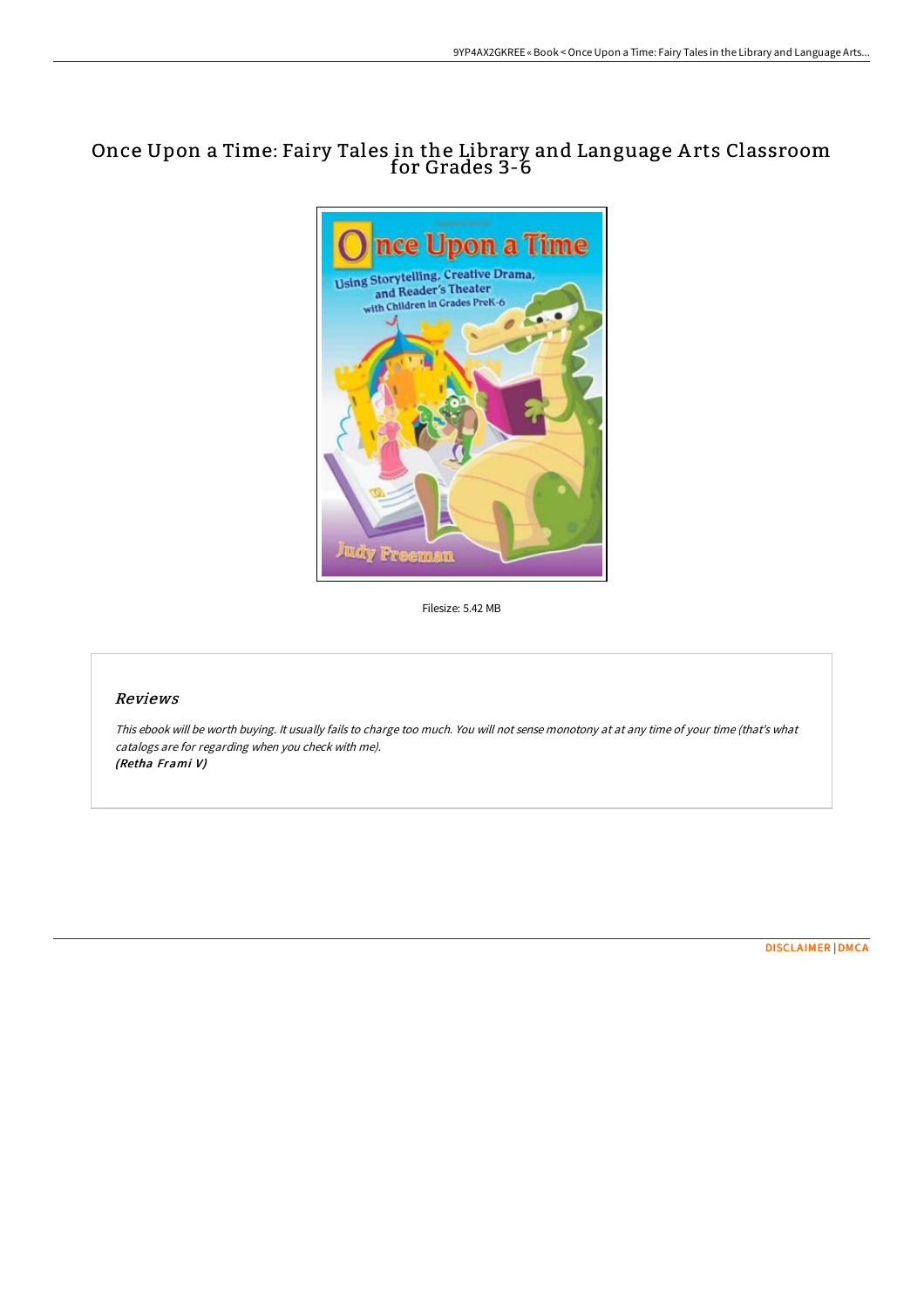# ONCE UPON A TIME: FAIRY TALES IN THE LIBRARY AND LANGUAGE ARTS CLASSROOM FOR GRADES 3-6



Linworth Publishing, United States, 2007. Paperback. Book Condition: New. 274 x 208 mm. Language: English Brand New Book \*\*\*\*\* Print on Demand \*\*\*\*\*.Use fairy tales in the library and classroom to increase students proficiency in story structure, reading comprehension, writing, and speaking skills, and to foster collaboration with teachers. Teach core language arts skills using familiar fairy tales in AASL, IRA/NCTE standardsbased, ready-to-use lessons. Use materials standard to every library to teach the curriculum, inspire a love of fairy tales, and include English Language Learners (ELL) in meaningful ways. Involve students in standards-based learning while they enjoy the charm and intrigue of their favorite fairy tales. Librarians and language arts teachers will find the information they need to increase vocabulary development, reading comprehension, and writing and speaking skills in their students, by using the wide appeal of fairy tales. Reproducible templates, worksheets, and planning guides are included.

 $\blacksquare$ Read Once Upon a Time: Fairy Tales in the Library and Language Arts [Classroom](http://techno-pub.tech/once-upon-a-time-fairy-tales-in-the-library-and-.html) for Grades 3-6 Online  $\blacksquare$ Download PDF Once Upon a Time: Fairy Tales in the Library and Language Arts [Classroom](http://techno-pub.tech/once-upon-a-time-fairy-tales-in-the-library-and-.html) for Grades 3-6